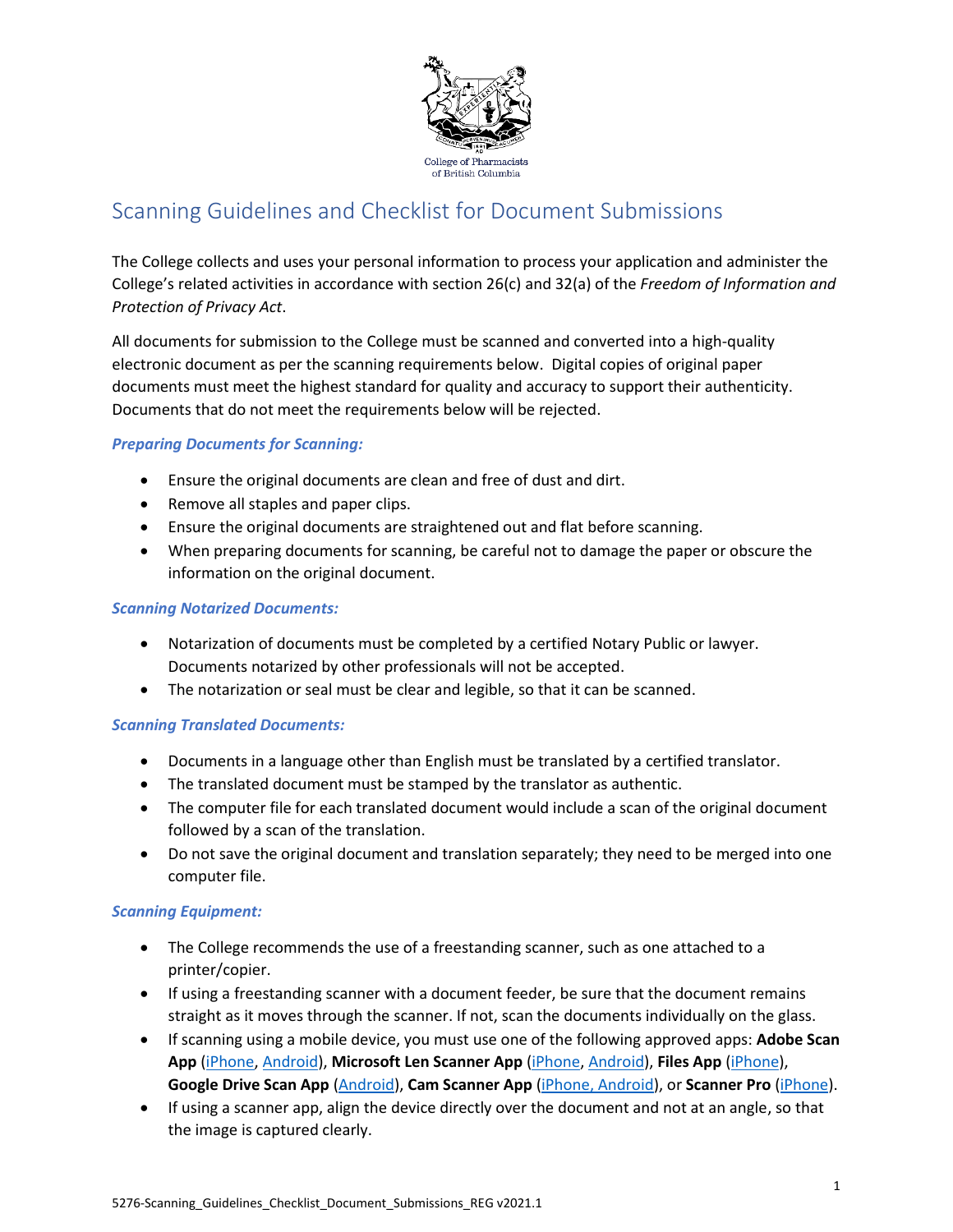

# *Acceptable File Formats:*

- **PDF** (**.pdf**) is the preferred file format for submissions.
- Note: **JPEG** (**.jpeg**), **JPG (.jpg)** and **TIFF** (**.tiff**) formats may be acceptable if you are unable to scan into **PDF** (**.pdf**) format.
- Submit each required document as a single computer file. For example, identification, work authorization, and any assessments would be scanned as three separate files, not as one file.
- If your original document is double-sided, scan both sides and save them as one file. For example, both sides of a birth certificate or Canadian citizenship card would be scanned individually but saved as one computer file.

# *Resolution:*

- Scan original documents at 400dpi or at the highest resolution as possible up to 400dpi if your scanner or scanner app has these settings.
- Scan original documents at 100% image size. Do not reduce or expand the scanning settings.
- Scan to fit the page; this process helps to maximize the quality of the scanned image.
- All information on the original must be clear and legible on the scanned copy. For example, any handwritten signature, stamp, or seal impression must be fully visible and readable on the scan.

# *Colour Settings:*

- Scan original coloured documents, such as identification documents, in colour.
- Scan notarized documents in colour.
- Scan original black and white documents, such as transcripts or letters, in black and white.
- **Do not scan in greyscale. The College will not accept greyscale as it is not considered a legal document.**

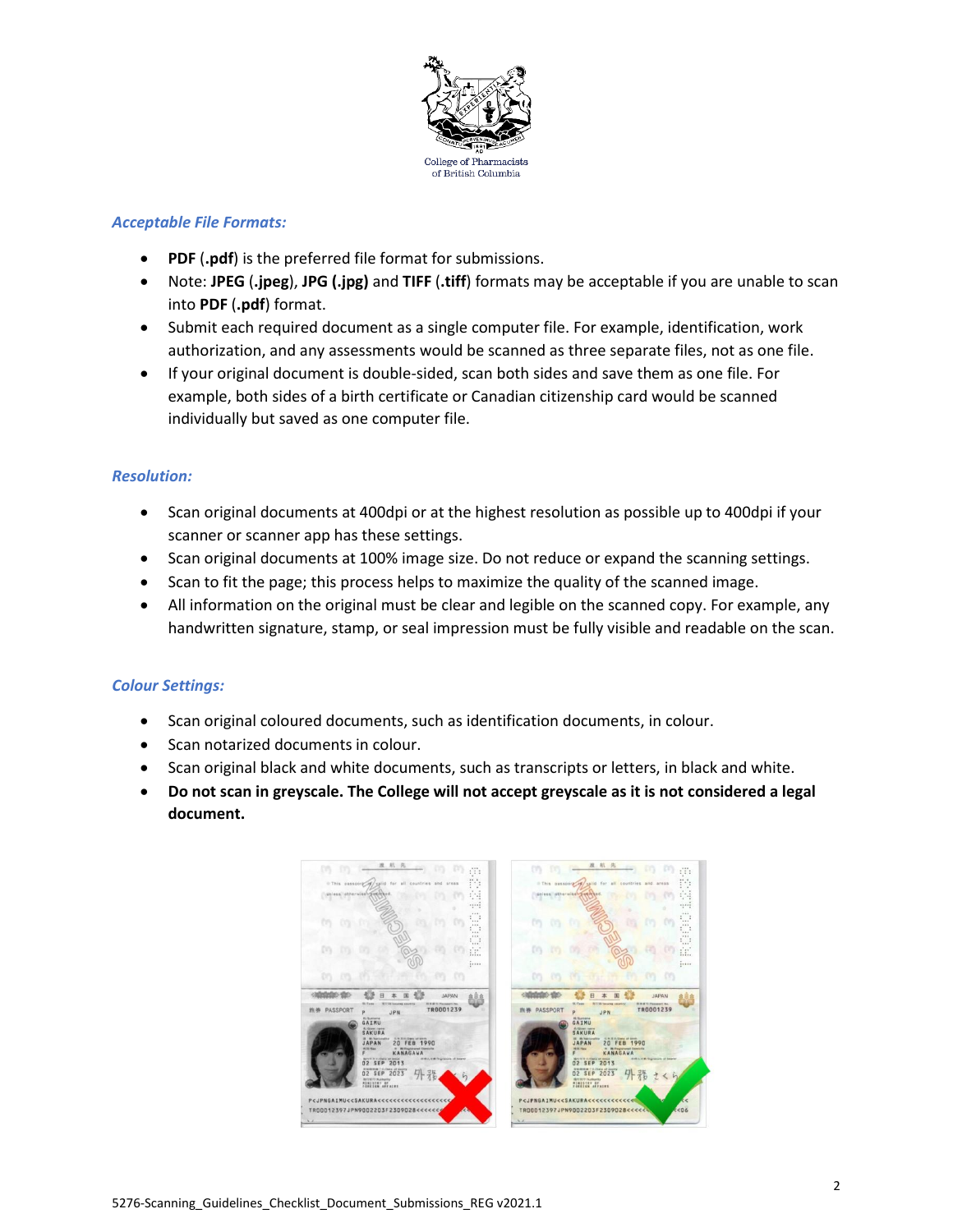

#### *File Size:*

- Maximum file size per document is **5MB (megabytes).**
- **Do not compress or zip files.**

#### *Quality Assurance Check:*

- After a document has been scanned, open the file, and compare to the original paper document. Ensure the following requirements are met before submitting to the College:
	- $\circ$  The file contains all the pages in the original document, and the pages in the file are in the correct order as the original document.
	- $\circ$  All areas in the original document are scanned (i.e. nothing is cropped or cut off).
	- o Colour is accurate compared with the original document.
	- o Scanned documents are clear and legible: the smallest text should be readable and not blurry; stamps and seal impressions must be clear.
	- $\circ$  Scanned documents are not dark and do not have shadows or dark spots. Use good lighting, use a flash if needed, and use the scanner app settings to adjust brightness.
	- $\circ$  Scanned documents in the file are orientated so it can be read across the screen, rotate any documents that are sideways or upside down.
- If the scanned document does not meet the requirements above, adjust your scanner settings or re-position your document and scan it again.



# **ACCEPTABLE SCANS:**